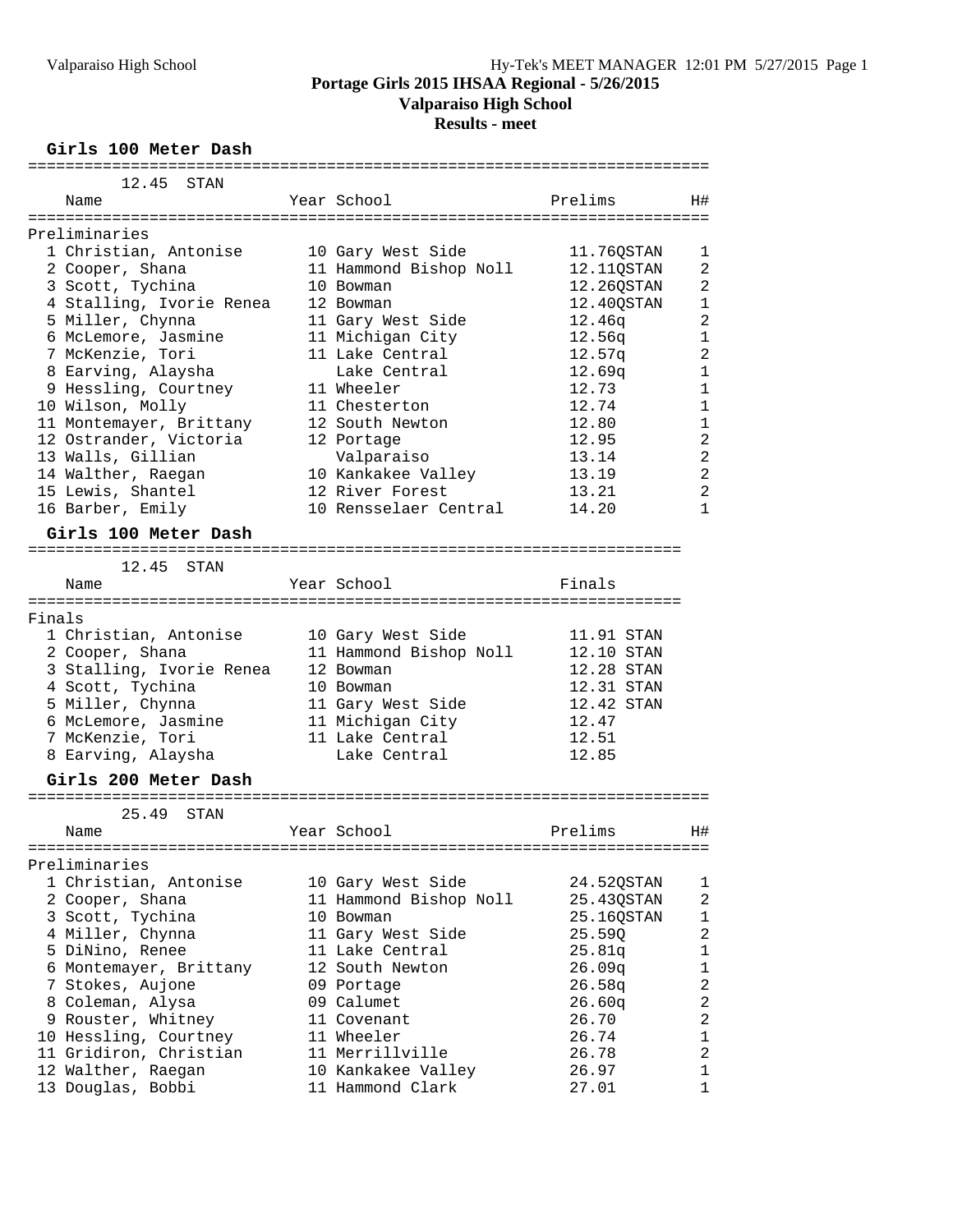**Valparaiso High School**

|        | Girls 200 Meter Dash                             |                          |                    |                              |
|--------|--------------------------------------------------|--------------------------|--------------------|------------------------------|
|        | 14 Ulmer, Kate                                   | 11 LaPorte               | 27.09              | 2                            |
|        | 15 Kekelik, Cameron                              | 10 Munster               | 27.27              | 1                            |
|        | 16 Blair, Holly                                  | 12 Lake Central          | 27.38              | 2                            |
|        | Girls 200 Meter Dash                             |                          |                    |                              |
|        | 25.49<br>STAN                                    |                          |                    |                              |
|        | Name                                             | Year School              | Finals             |                              |
|        |                                                  |                          |                    |                              |
| Finals |                                                  |                          |                    |                              |
|        | 1 Cooper, Shana                                  | 11 Hammond Bishop Noll   | 25.01 STAN         |                              |
|        | 2 Scott, Tychina                                 | 10 Bowman                | 25.09 STAN         |                              |
|        | 3 Miller, Chynna                                 | 11 Gary West Side        | 25.69              |                              |
|        | 4 Montemayer, Brittany                           | 12 South Newton          | 26.17              |                              |
|        | 5 DiNino, Renee                                  | 11 Lake Central          | 26.47              |                              |
|        | 6 Christian, Antonise                            | 10 Gary West Side        | 26.82              |                              |
|        | 7 Stokes, Aujone                                 | 09 Portage<br>09 Calumet | 26.98<br>27.02     |                              |
|        | 8 Coleman, Alysa                                 |                          |                    |                              |
|        | Girls 400 Meter Dash                             |                          |                    |                              |
|        | 58.39 STAN                                       |                          |                    |                              |
|        | Name                                             | Year School              | Finals             | H#                           |
|        | 1 Christian, Antonise                            | 10 Gary West Side        | 55.89 STAN         | $\overline{2}$               |
|        | 2 McLemore, Jasmine             11 Michigan City |                          | 56.67 STAN         | $\overline{a}$               |
|        | 3 Rouster, Whitney                               | 11 Covenant              | 59.17              | $\overline{a}$               |
|        | 4 Saylor, Rachel                                 | 11 New Prairie           | 59.18              | $\overline{a}$               |
|        | 5 Beutler, Janna                                 | 11 Valparaiso            | 1:00.47            | $\overline{a}$               |
|        | 6 Metcalf, Breonna                               | 11 Hammond Morton        | 1:00.90            | $\overline{a}$               |
|        | 7 Mellady, Katelyn                               | 12 Crown Point           | 1:01.61            | $\mathbf{1}$                 |
|        | 8 Sago, Troyneshia                               | 12 Gary West Side        | 1:01.81            | $\mathbf{1}$                 |
|        | 9 Sanders, Jordan                                | 11 Lowell                | 1:01.88            | $\mathbf{1}$                 |
|        | 10 Dickman, Courtney<br>11 Resch, Abigail        | 10 LaPorte<br>09 Munster | 1:02.58<br>1:02.62 | $\mathbf{1}$<br>$\mathbf{1}$ |
|        | 12 Rogers, Gabby                                 | 10 Kouts                 | 1:02.77            | 1                            |
|        | 13 Verdeyen, Nikki                               | 11 Lake Central          | 1:03.03            | $\overline{a}$               |
|        | 14 Flora, Sophie                                 | 10 Knox                  | 1:03.30            | $\overline{2}$               |
|        | Girls 800 Meter Run                              |                          |                    |                              |
|        | $2:16.53$ STAN                                   |                          |                    |                              |
|        | Name                                             | Year School              | Finals             |                              |
|        | 1 Zajac, Megan                                   | 12 Lake Central          | 2:19.88            |                              |
|        | 2 Vale, Kellyn                                   | 12 Andrean               | 2:21.21            |                              |
|        | 3 Kent, Brittany                                 | 10 Kankakee Valley       | 2:23.03            |                              |
|        | 4 Wenzel, Mickayla                               | 12 West Central          | 2:23.56            |                              |
|        | 5 Barajas, Brittany                              | 12 Munster               | 2:24.43            |                              |
|        | 6 Foley, Olivia                                  | 09 Munster               | 2:25.67            |                              |
|        | 7 Ramos, Sara                                    | 10 Lake Central          | 2:26.47            |                              |
|        | 8 Pickford, Catharine                            | 10 LaPorte               | 2:26.92            |                              |
|        | 9 Scott, Kassidy                                 | 12 Chesterton            | 2:27.90            |                              |
|        | 10 O'Laughlin, Erin                              | 12 New Prairie           | 2:29.95            |                              |
|        | 11 Sullivan, Megan                               | 09 Hammond Bishop Noll   | 2:32.40            |                              |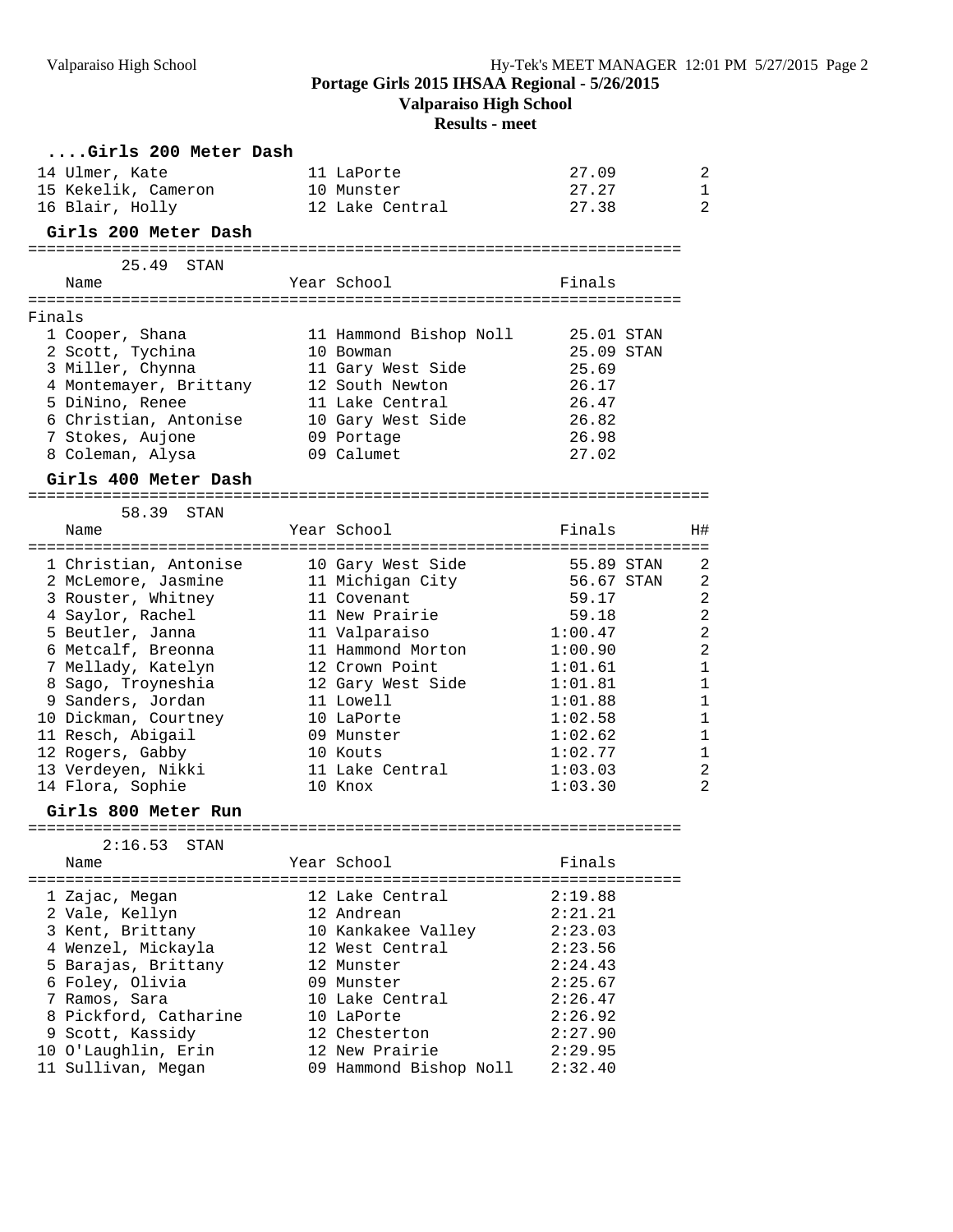**Valparaiso High School**

| Girls 800 Meter Run     |                       |          |
|-------------------------|-----------------------|----------|
| 12 Shuble, Katerina     | 09 LaPorte            | 2:33.10  |
| 13 Gruszka, Natalie     | 11 Valparaiso         | 2:33.56  |
| 14 Clark, Leah          | 10 Highland           | 2:34.66  |
| 15 Korniak, Leealison   | 11 Rensselaer Central | 2:36.35  |
| 16 Cavanaugh, Samantha  | 11 Valparaiso         | 2:38.17  |
|                         |                       |          |
| Girls 1600 Meter Run    |                       |          |
| 5:01.55<br>STAN         |                       |          |
| Name                    | Year School           | Finals   |
|                         |                       |          |
| 1 Ball, Kyra            | 11 Portage            | 5:06.19  |
| 2 Ferngren, Logan       | Valparaiso            | 5:06.27  |
| 3 Wylie, Hannah         | 09 Crown Point        | 5:11.97  |
| 4 Werner, Kyleigh       | 12 South Centra       | 5:19.97  |
| 5 Garcia, Elise         | 09 Munster            | 5:21.45  |
| 6 Hunsley, Sarah        | 10 Lake Central       | 5:23.02  |
| 7 Charlesworth, Justene | 09 LaCrosse           | 5:24.99  |
| 8 Schuck, Hailey        | 09 New Prairie        | 5:25.18  |
| 9 Austin, Trinity       | 09 Griffith           | 5:25.74  |
| 10 Cipich, Lexie        | 09 Portage            | 5:26.41  |
| 11 Barajas, Brittany    | 12 Munster            | 5:29.77  |
| 12 Spanier, Melissa     | 12 Lake Central       | 5:35.04  |
| 13 Hoffmann, Rachel     | 09 Chesterton         | 5:37.19  |
| 14 Hammer, Hannah       | 09 Hammond Morton     | 5:44.51  |
| 15 Tokarz, Allison      | 10 Kankakee Valley    | 5:51.04  |
| 16 Schatz, Payton       | 11 Hebron             | 6:01.65  |
| Girls 3200 Meter Run    |                       |          |
|                         |                       |          |
| 10:54.21 STAN           |                       |          |
| Name                    | Year School           | Finals   |
|                         |                       |          |
| 1 Schoof, Kailee        | 11 LaPorte            | 11:27.26 |
| 2 Collins, Claire       | 10 Winamac Community  | 11:31.71 |
| 3 Sullivan, Cara        | 10 Chesterton         | 11:36.54 |
| 4 Austin, Trinity       | 09 Griffith           | 11:42.48 |
| 5 Reynolds, Erin        | 12 Portage            | 11:49.79 |
| 6 Hunsley, Sarah        | 10 Lake Central       | 11:53.71 |
| 7 Crague, Jenny         | 10 Lake Central       | 11:55.24 |
| 8 Zimmerman, Jillian    | 12 Crown Point        | 11:56.63 |
| 9 Sarna, Emily          | 09 Hanover Central    | 12:02.13 |
| 10 Kipp, Elena          | Valparaiso            | 12:04.97 |
| 11 Mooney, Melanie      | 10 Munster            | 12:11.67 |
| 12 Panozzo, Reilly      | 10 Highland           | 12:24.72 |
| 13 Hickman, Riley       | 11 Rensselaer Central | 12:25.50 |
| 14 Didion, Marie        | 11 LaPorte            | 12:31.66 |
| 15 Tokarz, Allison      | 10 Kankakee Valley    | 12:38.08 |
| 16 Biel, Nicole         | 09 Munster            | 12:39.48 |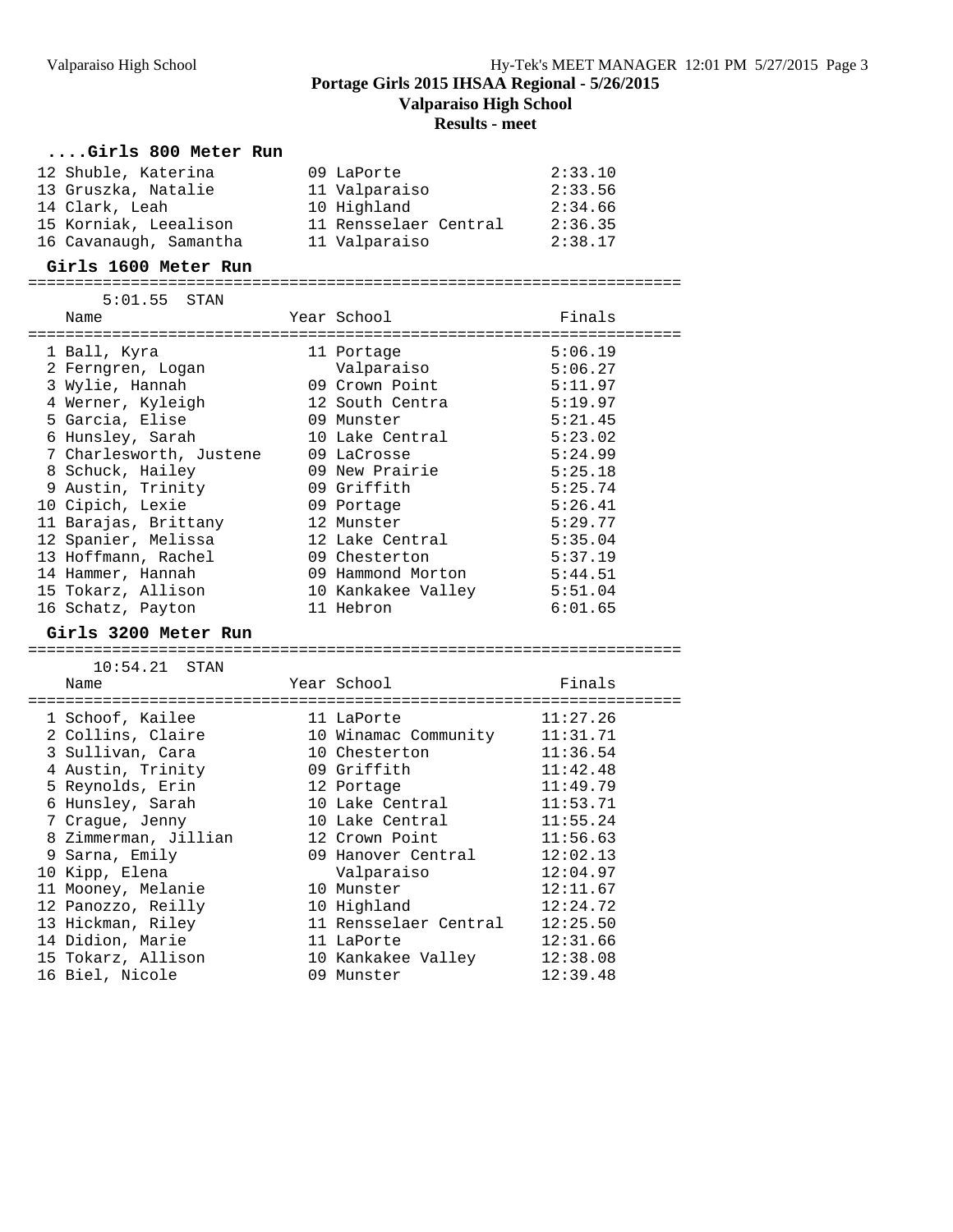**Valparaiso High School**

### **Results - meet**

**Girls 100 Meter Hurdles**

|        | 15.03<br>STAN               |                        |            |                |
|--------|-----------------------------|------------------------|------------|----------------|
|        | Name                        | Year School            | Prelims    | H#             |
|        |                             |                        |            |                |
|        | Preliminaries               |                        |            |                |
|        | 1 Jungels, Jenna            | 11 Kankakee Valley     | 14.82QSTAN | 1              |
|        | 2 LaCosse, Kristen          | 10 Crown Point         | 15.140     | $\overline{2}$ |
|        | 3 January, Annette          | 12 Bowman              | 15.250     | $\mathbf{1}$   |
|        | 4 Brookshire, Daja          | 09 Gary West Side      | 15.70Q     | $\overline{a}$ |
|        | 5 Huff, Kendria             | 12 Hammond Morton      | 15.81q     | $\mathbf{1}$   |
|        | 6 Lagunas, Itzel            | 10 Hanover Central     | 15.85q     | $\overline{a}$ |
|        | 7 Bailey, Melissa           | 12 Winamac Community   | 15.90q     | $\overline{a}$ |
|        | 8 Buyer, Madison            | 10 Valparaiso          | 16.05q     | $\mathbf{1}$   |
|        | 9 Hueberger, Sarah          | 11 Lake Central        | 16.12      | $\mathbf{1}$   |
|        | 10 Jackson, Faith           | 09 Hammond Bishop Noll | 16.21      | $\mathbf{1}$   |
|        | 11 Ash, Alivia              | 11 Merrillville        | 16.24      | 2              |
|        | 12 Pinchok, Alicia          | 09 Crown Point         | 16.56      | $\mathbf{1}$   |
|        | 13 Bell, Desiree            | 11 Chesterton          | 16.73      | $\overline{a}$ |
|        | 14 Sutton, Harley           | 12 Hobart              | 16.81      | $\overline{a}$ |
|        | 15 Mellen, Allie            | 10 Michigan City       | 17.23      | $\mathbf{1}$   |
|        | 16 Patrick, Shanan          | 12 Kankakee Valley     | 17.75      | $\overline{2}$ |
|        | Girls 100 Meter Hurdles     |                        |            |                |
|        | :========================== |                        |            |                |
|        | 15.03<br>STAN               |                        |            |                |
|        | Name                        | Year School            | Finals     |                |
|        | ====================        |                        |            |                |
| Finals |                             |                        |            |                |
|        | 1 Jungels, Jenna            | 11 Kankakee Valley     | 14.44 STAN |                |
|        | 2 January, Annette          | 12 Bowman              | 14.83 STAN |                |
|        | 3 LaCosse, Kristen          | 10 Crown Point         | 15.05      |                |
|        | 4 Huff, Kendria             | 12 Hammond Morton      | 15.13      |                |
|        | 5 Lagunas, Itzel            | 10 Hanover Central     | 15.60      |                |
|        | 6 Brookshire, Daja          | 09 Gary West Side      | 15.61      |                |
|        | 7 Bailey, Melissa           | 12 Winamac Community   | 15.76      |                |
|        | 8 Buyer, Madison            | 10 Valparaiso          | 16.22      |                |
|        | Girls 300 Meter Hurdles     |                        |            |                |
|        |                             |                        |            |                |
|        | 45.10<br>STAN               |                        |            |                |
|        | Name                        | Year School            | Finals     | H#             |
|        | =====================       |                        |            |                |
|        | 1 LaCosse, Kristen          | 10 Crown Point         | 44.23 STAN | 2              |
|        | 2 Vogeler, Allison          | 12 New Prairie         | 44.50 STAN | $\overline{a}$ |
|        | 3 Jungels, Jenna            | 11 Kankakee Valley     | 44.62 STAN | $\sqrt{2}$     |
|        | 4 January, Annette          | 12 Bowman              | 46.41      | $\sqrt{2}$     |
|        | 5 Raffin, Teresa            | 12 Chesterton          | 46.46      | $\sqrt{2}$     |
|        | 6 Trunk, Emily              | 12 Michigan City       | 47.12      | $\overline{c}$ |
|        | 7 Hueberger, Sarah          | 11 Lake Central        | 47.60      | $\overline{2}$ |
|        | 8 Grady, Paytn              | 09 Crown Point         | 47.65      | $1\,$          |
|        | 9 Tyler, Alex               | 11 Lake Central        | 47.94      | $\mathbf 1$    |
|        | 10 Washington, Destiny      | 09 Merrillville        | 47.97      | $\mathbf 1$    |
|        | 11 Buyer, Madison           | 10 Valparaiso          | 48.90      | $\mathbf 1$    |
|        | 12 Ostrander, Victoria      | 12 Portage             | 48.93      | $\mathbf 1$    |
|        | 13 Boelt, Casey             | 12 Munster             | 49.05      | $\overline{a}$ |
|        | 14 Eades, Allison           | 11 Covenant            | 49.31      | $\mathbf 1$    |
|        |                             |                        |            |                |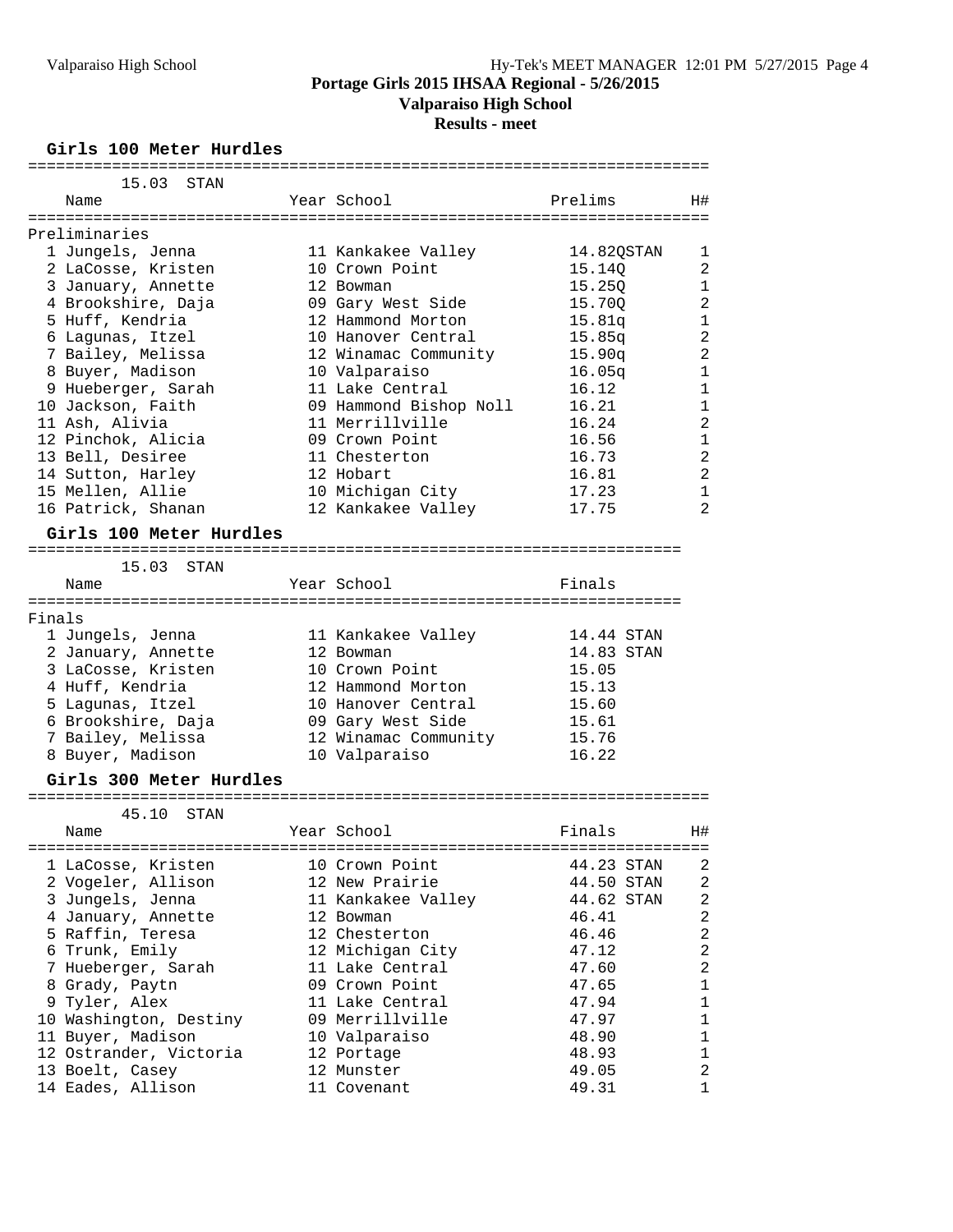**Valparaiso High School**

| Girls 300 Meter Hurdles                             |                   |                                              |                                    |              |
|-----------------------------------------------------|-------------------|----------------------------------------------|------------------------------------|--------------|
| 15 Bailey, Melissa                                  |                   | 12 Winamac Community                         | 49.78                              | ı.           |
| 16 Kirksey, Heaven                                  | 11 Gary West Side |                                              | 53.24                              | $\mathbf{1}$ |
| Girls 4x100 Meter Relay                             |                   |                                              |                                    |              |
|                                                     |                   |                                              |                                    |              |
| 48.85<br>STAN                                       |                   |                                              |                                    |              |
| School                                              |                   |                                              | Finals                             | H#           |
|                                                     |                   |                                              |                                    |              |
| 1 Bowman Leadership Academy<br>1) Scott, Tychina 10 |                   |                                              | 49.33<br>2) January, Annette 12    | 2            |
| 3) Foster, Kylea 12                                 |                   |                                              | 4) Stalling, Ivorie Renea 12       |              |
| 2 Chesterton                                        |                   |                                              | 49.83                              | 2            |
| 1) Molnar, Brianna 09                               |                   | 2) Tumbas, Emma 10                           |                                    |              |
| 3) Warren, Samantha 11                              |                   | 4) Wilson, Molly 11                          |                                    |              |
| 3 Lake Central                                      |                   |                                              | 49.91                              | 2            |
| 1) Blair, Holly 12                                  |                   | 2) McKenzie, Tori 11                         |                                    |              |
| 3) Glover, Brooke 10                                |                   | 4) DiNino, Renee 11                          |                                    |              |
| 4 Gary West Side                                    |                   |                                              | 50.15                              | 2            |
| 1) Parks, Ma'kala 10<br>3) Bonds,, Cheyanne 10      |                   | 4) Miller, Chynna 11                         | 2) Brookshire, Daja 09             |              |
| 5 Crown Point                                       |                   |                                              | 50.90                              | 2            |
| 1) Gambini, Ann 11                                  |                   | 2) Pinchok, Alicia 09                        |                                    |              |
| 3) Kish, Hailee 12                                  |                   | 4) Grady, Paytn 09                           |                                    |              |
| 6 Munster                                           |                   |                                              | 50.92                              | 2            |
| 1) Ziel, Kendal 09                                  |                   |                                              | 2) Buvala, Samantha 11             |              |
| 3) Kekelik, Cameron 10                              |                   | 4) Majety, Saveda 10                         |                                    |              |
| 7 Portage                                           |                   |                                              | 51.01                              | 1            |
| 1) Quarles, Akilah 11                               |                   | 2) Thomas, Lindsay 10                        |                                    |              |
| 3) Vargas, Cheyenne 09<br>8 Hobart                  |                   |                                              | 4) Ostrander, Victoria 12<br>51.03 | 1            |
| 1) Bradshaw, Danae 10                               |                   | 2) Davis, Ashley                             |                                    |              |
| 3) Castillo, Cecelia 10                             |                   | 4) Mock, Heather 12                          |                                    |              |
| 9 Knox                                              |                   |                                              | 51.61                              | 1            |
| 1) McIntire, Aerielle 11                            |                   | 2) Flora, Sophie 10                          |                                    |              |
| 3) McIntire, Payton 09                              |                   |                                              | 4) McClellan, Alexis 11            |              |
| 10 LaPorte                                          |                   |                                              | 51.80                              | 2            |
| 1) Ulmer, Kate 11                                   |                   | 2) Rogers, Roby 10                           |                                    |              |
| 3) Flowers, Nichole 09                              |                   | 4) Michie, Brandy 10                         |                                    |              |
| 11 Hammond Bishop Noll<br>1) Jackson, Faith 09      |                   |                                              | 52.27                              | 1            |
| 3) Williams, Amber 11                               |                   | 2) Cureton, Lauryn 10<br>4) Cooper, Shana 11 |                                    |              |
| 12 Kankakee Valley                                  |                   |                                              | 52.66                              | 1            |
| 1) Gouwens, Kara 12                                 |                   | 2) Colon, Julianna 10                        |                                    |              |
| 3) Gouwens, Leah 11                                 |                   | 4) Walther, Raegan 10                        |                                    |              |
| 13 Wheeler                                          |                   |                                              | 52.76                              | ı            |
| 1) Arndt, Lindsey 12                                |                   | 2) Ruoff, Savanah 10                         |                                    |              |
| 3) Helmerich, Amanda 12                             |                   |                                              | 4) Hessling, Courtney 11           |              |
| 14 Morgan Township                                  |                   |                                              | 54.26                              | ı            |
| 1) Vargas, Abby 09<br>3) Maxwell, Courtney 12       |                   | 2) Opperman, Sarah 11<br>4) Goetz, Alison 12 |                                    |              |
| -- Merrillville                                     |                   |                                              | DQ                                 | ı            |
| 1) Gridiron, Christian 11                           |                   | 2) Laster, Carnisa 10                        |                                    |              |
| 3) West, Joy 09                                     |                   | 4) Key, Kiara 11                             |                                    |              |
| -- Hammond Morton                                   |                   |                                              | DQ                                 | 2            |
| 1) Hicks, Leilah 10                                 |                   |                                              | 2) Spence, Jhanelle 09             |              |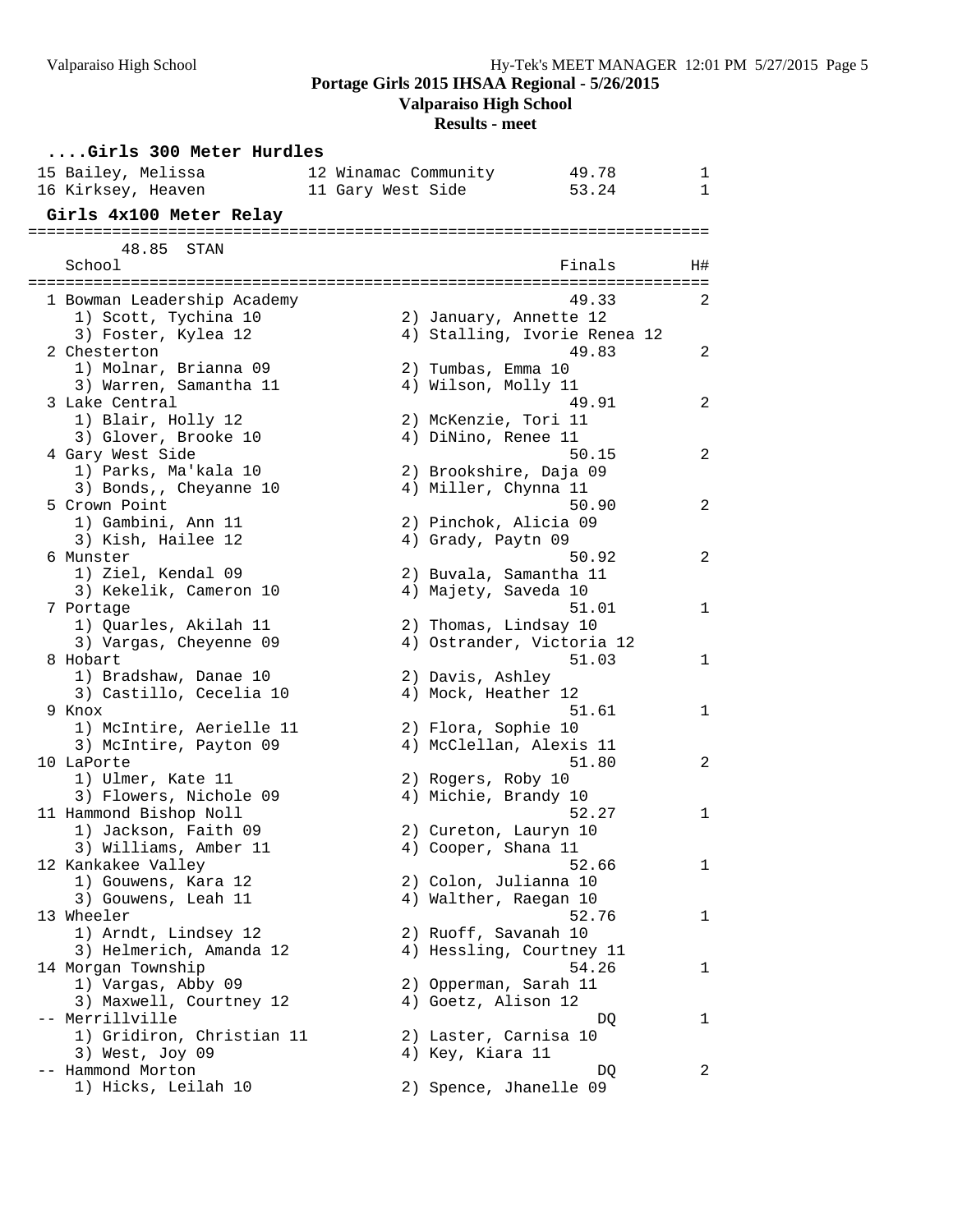**....Girls 4x100 Meter Relay**

**Portage Girls 2015 IHSAA Regional - 5/26/2015**

**Valparaiso High School**

| 3) Newell, Alexis 11                       | 4) Huff, Kendria 12                       |    |
|--------------------------------------------|-------------------------------------------|----|
| Girls 4x400 Meter Relay                    |                                           |    |
| 3:59.04<br>STAN                            |                                           |    |
| School                                     | Finals                                    | H# |
|                                            |                                           |    |
| 1 Crown Point                              | 4:00.63                                   | 2  |
| 1) Casbon, Katherine 11                    | 2) Grady, Paytn 09                        |    |
| 3) Mellady, Katelyn 12                     | 4) LaCosse, Kristen 10                    |    |
| 2 Gary West Side                           | 4:02.88                                   | 2  |
| 1) Miller, Chynna 11                       | 2) Kirksey, Heaven 11                     |    |
| 3) Williams, Najae 10                      | 4) Sago, Troyneshia 12                    |    |
| 3 New Prairie                              | 4:04.10                                   | 2  |
| 1) Saylor, Rachel 11                       | 2) Kampf, Elizabeth 10                    |    |
| 3) Myroup, Hope 11                         | 4) Vogeler, Allison 12                    |    |
| 4 Kankakee Valley                          | 4:04.17                                   | 1  |
| 1) Gouwens, Kara 12                        | 2) Jungels, Jenna 11                      |    |
| 3) Gouwens, Leah 11                        | 4) Kent, Brittany 10                      |    |
| 5 Merrillville<br>1) West, Joy 09          | 4:06.52                                   | 1  |
| 3) Laster, Carnisa 10                      | 2) Sweeney, Malika 12<br>4) Key, Kiara 11 |    |
| 6 Valparaiso                               | 4:07.31                                   | 2  |
| 1) Beutler, Janna 11                       | 2) Chiabai, Nicole 11                     |    |
| 3) Catlin, Emily 12                        | 4) Cavanaugh, Samantha 11                 |    |
| 7 Lake Central                             | 4:07.53                                   | 2  |
| 1) Tyler, Alex 11                          | 2) Hueberger, Sarah 11                    |    |
| 3) Verdeyen, Nikki 11                      | 4) Vandersteeg, Sydney 10                 |    |
| 8 Munster                                  | 4:08.93                                   | 2  |
| 1) Buvala, Samantha 11                     | 2) Bailey, Claire 10                      |    |
| 3) Carter, Zola 11                         | 4) Resch, Abigail 09                      |    |
| 9 Chesterton                               | 4:09.71                                   | 2  |
| 1) Acevedo, Ana 11                         | 2) Anaya, Kassandra 12                    |    |
| 3) Raffin, Teresa 12                       | 4) Wozniak, Kirsten 09                    |    |
| 10 Lowell                                  | 4:13.49                                   | 1  |
| 1) Krusza, Nicole                          | 2) Lange, Amanda 11                       |    |
| 3) McBride, Melissa 11                     | 4) Sanders, Jordan 11                     |    |
| 11 Bowman Leadership Academy               | 4:13.53                                   | 2  |
| 1) Sistrunk, Kelriana 12                   | 2) Kirk, Josephine 11                     |    |
| 3) Foster, Kylea 12                        | 4) Scott, Tychina 10                      |    |
| 12 Michigan City                           | 4:17.84                                   | 1  |
| 1) Mellen, Allie 10                        | 2) Ridle, RaShaunda 11                    |    |
| 3) Trunk, Emily 12                         | 4) McLemore, Jasmine 11                   |    |
| 13 Wheeler                                 | 4:17.86                                   | 1  |
| 1) Arndt, Lindsey 12                       | 2) Marrs, Morganne 09                     |    |
| 3) Niaves, Jessi 10                        | 4) Praschak, Alex 11                      |    |
| 14 Knox                                    | 4:28.65                                   | ı  |
| 1) McIntire, Payton 09                     | 2) McIntire, Aerielle 11                  |    |
| 3) McClellan, Alexis 11<br>15 West Central | 4) Flora, Sophie 10<br>4:32.05            |    |
| 1) Kopka, McKenzie 11                      | 2) Mitchell, Adyson 09                    | 1  |
| 3) Blackburn, Gretchen 11                  | 4) Wenzel, Mickayla 12                    |    |
|                                            |                                           |    |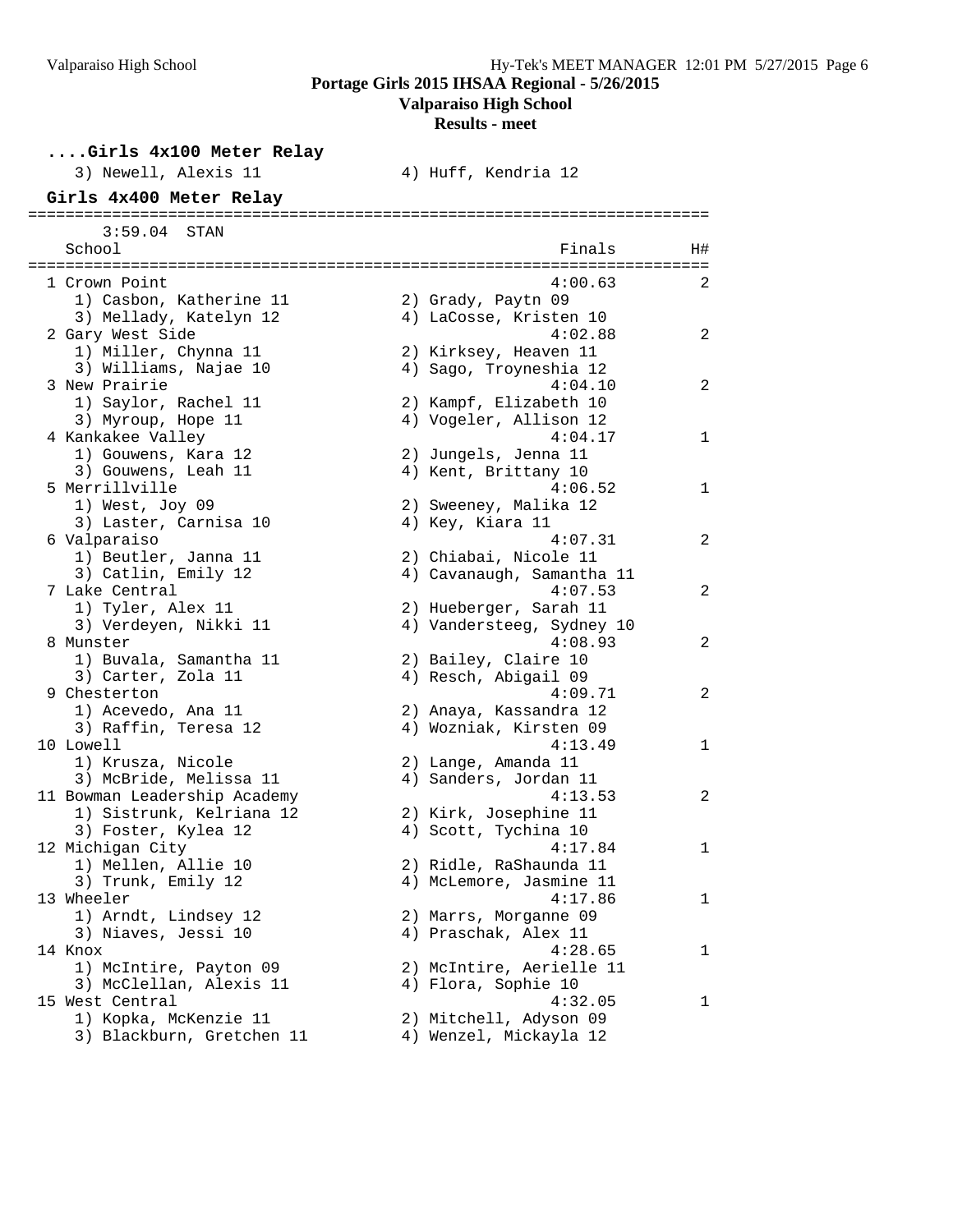**Valparaiso High School**

**Results - meet**

#### **Girls 4x800 Meter Relay**

| 9:28.45<br>STAN                                 |                                   |    |
|-------------------------------------------------|-----------------------------------|----|
| School                                          | Finals                            | H# |
|                                                 |                                   |    |
| 1 Valparaiso                                    | $9:24.35$ STAN                    | 2  |
| 1) Gruszka, Natalie 11                          | 2) Cavanaugh, Samantha 11         |    |
| 3) Chiabai, Nicole 11                           | 4) Ferngren, Logan                |    |
| 2 Lake Central                                  | $9:25.10$ STAN                    | 2  |
| 1) Vandersteeg, Sydney 10                       | 2) Zajac, Megan 12                |    |
| 3) Ramos, Sara 10                               | 4) Crague, Jenny 10               |    |
| 3 Munster                                       | 9:32.99                           | 2  |
| 1) Garcia, Elise 09                             | 2) Mooney, Melanie 10             |    |
| 3) Foley, Olivia 09                             | 4) Barajas, Brittany 12           |    |
| 4 LaPorte                                       | 9:49.77                           | 2  |
| 1) Didion, Marie 11                             | 2) Schoof, Kailee 11              |    |
| 3) Shuble, Katerina 09                          | 4) Pickford, Catharine 10         |    |
| 5 Hanover Central                               | 9:59.37                           | 2  |
| 1) Kolanowski, Lindsey 11                       | 2) Micic, Tatiana 09              |    |
| 3) Brewer, Elizabeth 11                         | 4) Umlauf, Olivia 11              |    |
| 6 Merrillville                                  | 10:03.55                          | 2  |
| 1) Ochoa, Camille 12                            | 2) Taher, Diamond 09              |    |
| 3) Dye, Natalie 09                              | 4) McNeal, Brendea 09             |    |
| 7 Andrean                                       | 10:12.85                          | 1  |
| 1) Noble, Arianna 10                            | 2) Stazinski, Mary 10             |    |
| 3) Killion, Chloe 11                            | 4) Vale, Kellyn 12                |    |
| 8 Kankakee Valley                               | 10:19.47                          | 2  |
| 1) Kent, Brittany 10                            | 2) Gouwens, Kara 12               |    |
| 3) Colon, Julianna 10                           | 4) Gouwens, Leah 11<br>10:26.49   |    |
| 9 Gary West Side                                | 2) Bonds, Erica 11                | 1  |
| 1) Kirksey, Heaven 11                           |                                   |    |
| 3) Sago, Troyneshia 12<br>10 Rensselaer Central | 4) Williams, Najae 10<br>10:29.58 | 1  |
| 1) Hickman, Riley 11                            | 2) Hall, Hannah 09                |    |
|                                                 | 4) Korniak, Leealison 11          |    |
| 3) Rodibaugh, Regan 10<br>11 New Prairie        | 10:30.40                          | 1  |
| 1) Elm, Ashley 11                               | 2) Schuck, Hailey 09              |    |
| 3) Myroup, Hope 11                              | 4) O'Laughlin, Erin 12            |    |
| 12 Highland                                     | 10:31.12                          | 1  |
| 1) Rivera, Abigail 12                           | 2) Panozzo, Reilly 10             |    |
| 3) Betustak, Kimberly 11                        | 4) Clark, Leah 10                 |    |
| 13 Crown Point                                  | 10:32.53                          | 1  |
| 1) Carpenter, Alexis 11                         | 2) Banser, Brigette 11            |    |
| 3) Krutz, Kammi 12                              | 4) Winston, Kylee 09              |    |
| 14 Chesterton                                   | 10:34.68                          | 2  |
| 1) Ashby, Erica 09                              | 2) Snyder, Shelby 12              |    |
| 3) Hoffmann, Rachel 09                          | 4) Kenney, Tara 10                |    |
| 15 Hebron                                       | 10:53.53                          | 1  |
| 1) Rodriguez, Star                              | 2) Egolf, Natalie 10              |    |
| 3) Fox, Liz 12                                  | 4) Schatz, Payton 11              |    |
| 16 Winamac Community                            | 11:19.78                          | 1  |
| 1) Bailey, Sara 11                              | 2) Beach, Kial 11                 |    |
| 3) Linch, Lilly 11                              | 4) Hoover, Emma 09                |    |
|                                                 |                                   |    |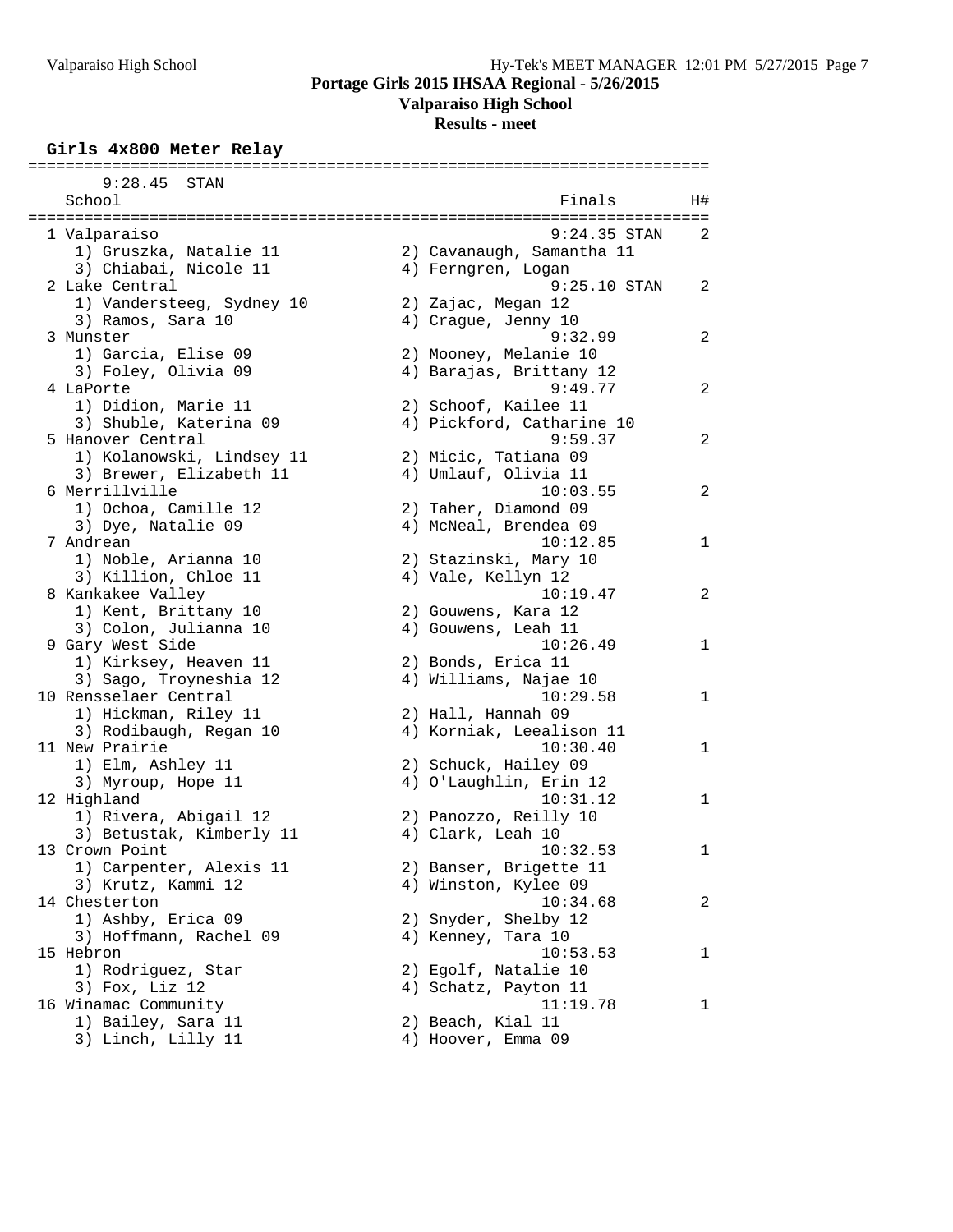**Valparaiso High School**

#### **Results - meet**

# **Girls High Jump**

| $5 - 04.00$<br>STAN                    |                                      |                                       |  |
|----------------------------------------|--------------------------------------|---------------------------------------|--|
| Name                                   | Year School                          | Finals                                |  |
|                                        |                                      |                                       |  |
| 1 Erwin, Corin                         | 10 Munster                           | 5-07.00 STAN                          |  |
| 2 Ash, Alivia                          | 11 Merrillville                      | 5-06.00 STAN                          |  |
| 3 Clark, Brittney                      | Valparaiso                           | $5 - 02.00$                           |  |
| 4 Ziemniak, Stephanie                  | 09 Boone Grove                       | $5 - 01.00$                           |  |
| 5 Cooke, Kara                          | 12 Hobart                            | $5 - 00.00$                           |  |
| 6 Lagunas, Itzel                       | 10 Hanover Central                   | $J5 - 00.00$                          |  |
| 7 Krzyzanowski, Amanda                 | 10 North Judson                      | $J5 - 00.00$                          |  |
| 8 Nowesnick, Natalie                   | 11 Andrean                           | $J5 - 00.00$                          |  |
| 9 Winkler, Elicia                      | 11 River Forest                      | $4 - 10.00$                           |  |
| 10 Buvala, Samantha                    | 11 Munster                           | $J4-10.00$                            |  |
| 11 Hill, Sydnee                        | 09 Kouts                             | $J4-10.00$                            |  |
| 12 Huff-Murphy, Ariel                  | 12 Calumet                           | $J4-10.00$                            |  |
| 13 Tyler, Alex                         | 11 Lake Central                      | $J4-10.00$                            |  |
| 14 Winkler, Kali                       | 10 River Forest                      | $4\negmedspace-\negmedspace08$ . $00$ |  |
| 14 Musall, Jenna                       | 12 Kankakee Valley                   | $4 - 08.00$                           |  |
| 14 Cain, Savanna                       | 09 Boone Grove                       | $4 - 08.00$                           |  |
| 14 Vaughan, Johnna                     | 09 Portage                           | $4 - 08.00$                           |  |
| 18 Stephan, Brianna                    | 12 Chesterton                        | $J4 - 08.00$                          |  |
| -- Bonds, Erica                        | 11 Gary West Side                    | ΝH                                    |  |
| -- Marvel, Faith                       | 09 Morgan Township                   | ΝH                                    |  |
|                                        |                                      |                                       |  |
| Girls Pole Vault                       |                                      |                                       |  |
|                                        |                                      |                                       |  |
| 11-03.00<br>STAN                       |                                      |                                       |  |
| Name                                   | Year School                          | Finals                                |  |
|                                        |                                      |                                       |  |
| 1 Komasinski, Amanda                   | 11 Crown Point                       | $10 - 06.00$                          |  |
| 2 Sowonik, Carli                       | 10 Hebron                            | $10 - 00.00$                          |  |
| 3 Varner, Shariden                     | 11 Hanover Central                   | $J10-00.00$                           |  |
| 4 Stepanovic, Melanie                  | 11 Lake Central                      |                                       |  |
| 5 Clark, Brittney                      |                                      | $9 - 06.00$                           |  |
|                                        |                                      | J9-06.00                              |  |
|                                        | Valparaiso<br>11 Munster             |                                       |  |
| 6 Ylo, Jill                            | 11 Lake Central                      | J9-06.00                              |  |
| 7 Capshaw, Kayla                       | 09 Chesterton                        | 9-00.00                               |  |
| 7 Heideman, Zoi                        |                                      | $9 - 00.00$                           |  |
| 9 Ochoa, Haley                         | 11 Chesterton                        | $J9-00.00$                            |  |
| 9 Kondratavicius, Erika                | 10 Portage                           | $J9-00.00$                            |  |
| 11 Collison, Haley                     | 11 Munster                           | J9-00.00                              |  |
| 11 Edelman, Valerie                    | 12 Rensselaer Central                | J9-00.00                              |  |
| 13 Trunk, Emily                        | 12 Michigan City                     | $8 - 06.00$                           |  |
| 14 Sales, Carrigan                     | 11 LaPorte                           | $8 - 00.00$                           |  |
| 15 Tharp, Emma                         | 09 Kouts                             | $J8 - 00.00$                          |  |
| 15 Richardson, Kennedy                 | 11 Crown Point                       | $J8 - 00.00$                          |  |
| -- Barcelli, Delaney                   | 11 Portage                           | ΝH                                    |  |
| -- Morgan, Cryst'n                     | 09 Merrillville                      | ΝH                                    |  |
| Girls Long Jump                        |                                      |                                       |  |
| $17-09.25$ STAN                        |                                      |                                       |  |
| Name                                   | Year School                          | Finals                                |  |
|                                        |                                      |                                       |  |
| 1 Jungels, Jenna<br>2 LaCosse, Kristen | 11 Kankakee Valley<br>10 Crown Point | 19-09.00 STAN<br>18-11.25 STAN        |  |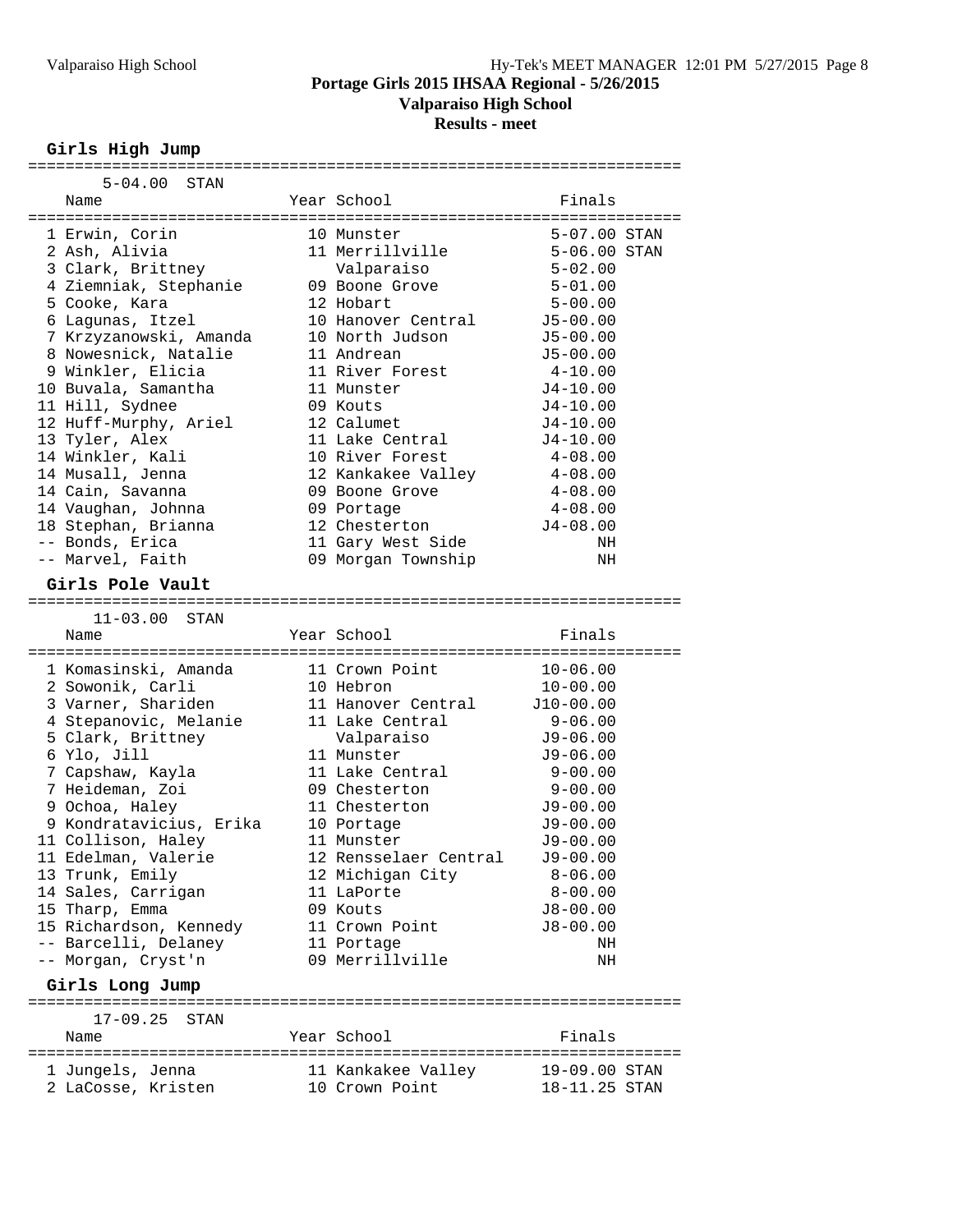**Valparaiso High School**

# **Results - meet**

## **....Girls Long Jump**

| 3 Blair, Holly          | 12 Lake Central        | $17 - 06.75$  |
|-------------------------|------------------------|---------------|
| 4 Feder, Lauren         | 10 Crown Point         | $17 - 03.00$  |
| 5 Kekelik, Cameron      | 10 Munster             | $17 - 01.50$  |
| 6 Nowesnick, Natalie    | 11 Andrean             | $J17 - 01.50$ |
| 7 Majety, Saveda        | 10 Munster             | $16 - 11.50$  |
| 8 McIntire, Aerielle    | 11 Knox                | $16 - 08.25$  |
| 9 Vaughan, Johnna       | 09 Portage             | $16 - 07.50$  |
| 10 Mech, Malerie        | 11 Valparaiso          | $16 - 03.00$  |
| 11 Krzyzanowski, Amanda | 10 North Judson        | $16 - 01.25$  |
| 12 Warren, Samantha     | 11 Chesterton          | $15 - 11.75$  |
| 13 Williams, Amber      | 11 Hammond Bishop Noll | $15 - 11.25$  |
| 14 Cureton, Lauryn      | 10 Hammond Bishop Noll | $15 - 05.00$  |
| 15 Montemayer, Brittany | 12 South Newton        | $15 - 04.50$  |
| 16 Pate, Lindsey        | 10 Boone Grove         | $15 - 01.50$  |

# **Girls Shot Put**

====================================================================== 40-10.00 STAN

| Name                  | Year School<br>----------- | Finals        |  |
|-----------------------|----------------------------|---------------|--|
| 1 Farley, Victoria    | 10 Portage                 | 46-01.75 STAN |  |
| 2 York, Kayla         | 12 Hanover Central         | 42-01.75 STAN |  |
| 3 Kapitan, Abigail    | 11 Munster                 | 41-02.00 STAN |  |
| 4 Stanley, Jordan     | 12 Merrillville            | $40 - 03.00$  |  |
| 5 Dvorscak, Caitlin   | 12 North Judson            | $39 - 07.00$  |  |
| 6 Eqer, Alyssa        | 11 Kankakee Valley         | $35 - 11.25$  |  |
| 7 Piper, Kayla        | 10 Griffith                | $35 - 05.75$  |  |
| 8 Smith, Ashlynn      | 11 New Prairie             | $35 - 00.50$  |  |
| 9 Ochs, Madison       | Valparaiso                 | $34 - 10.00$  |  |
| 10 McDonald, Jordan   | 11 Merrillville            | $34 - 07.75$  |  |
| 11 Kaiser, Olivia     | 12 Chesterton              | $34 - 06.50$  |  |
| 12 Hayes, Symone      | 11 Calumet                 | $34 - 03.50$  |  |
| 13 Schoonmaker, Laura | 12 Lake Central            | $32 - 09.50$  |  |
| 14 Steffan, Kelly     | 12 Hebron                  | $32 - 00.25$  |  |
| 15 Shorter, Tiara     | 09 Lighthouse Cpa          | $31 - 11.25$  |  |
| 16 Peeples, Jonelle   | 12 Bowman                  | $31 - 07.75$  |  |
|                       |                            |               |  |

# **Girls Discus Throw**

====================================================================== 131-04 STAN

| Name                      | Year School           | Finals         |
|---------------------------|-----------------------|----------------|
| 1 York, Kayla             | 12 Hanover Central    | 148-00.00 STAN |
| 2 Schoonmaker, Laura      | 12 Lake Central       | $128 - 02.00$  |
| 3 Ochs, Madison           | Valparaiso            | $116 - 02.00$  |
| 4 Kapitan, Abiqail        | 11 Munster            | $115 - 10.00$  |
| 5 Kintigh, Ashley         | 12 Michigan City      | $113 - 07.00$  |
| 6 Kem, Kathrine           | 10 Rensselaer Central | $112 - 08.00$  |
| 7 Russell, Carrie         | 12 Crown Point        | $112 - 03.00$  |
| 8 Santaquilani, Gabrielle | 10 Portage            | $111 - 04.00$  |
| 9 Harvey, Kelsey          | 11 Hobart             | $104 - 09.00$  |
| 10 Stack, Stephanie       | 11 Hobart             | $103 - 07.00$  |
| 11 Mehay, Jazmyne         | 11 Kankakee Valley    | $102 - 11.00$  |
| 12 Revercomb, Madeline    | 10 Highland           | $98 - 08.00$   |
| 13 Stoner, Rachel         | 11 Morgan Township    | $97 - 03.00$   |